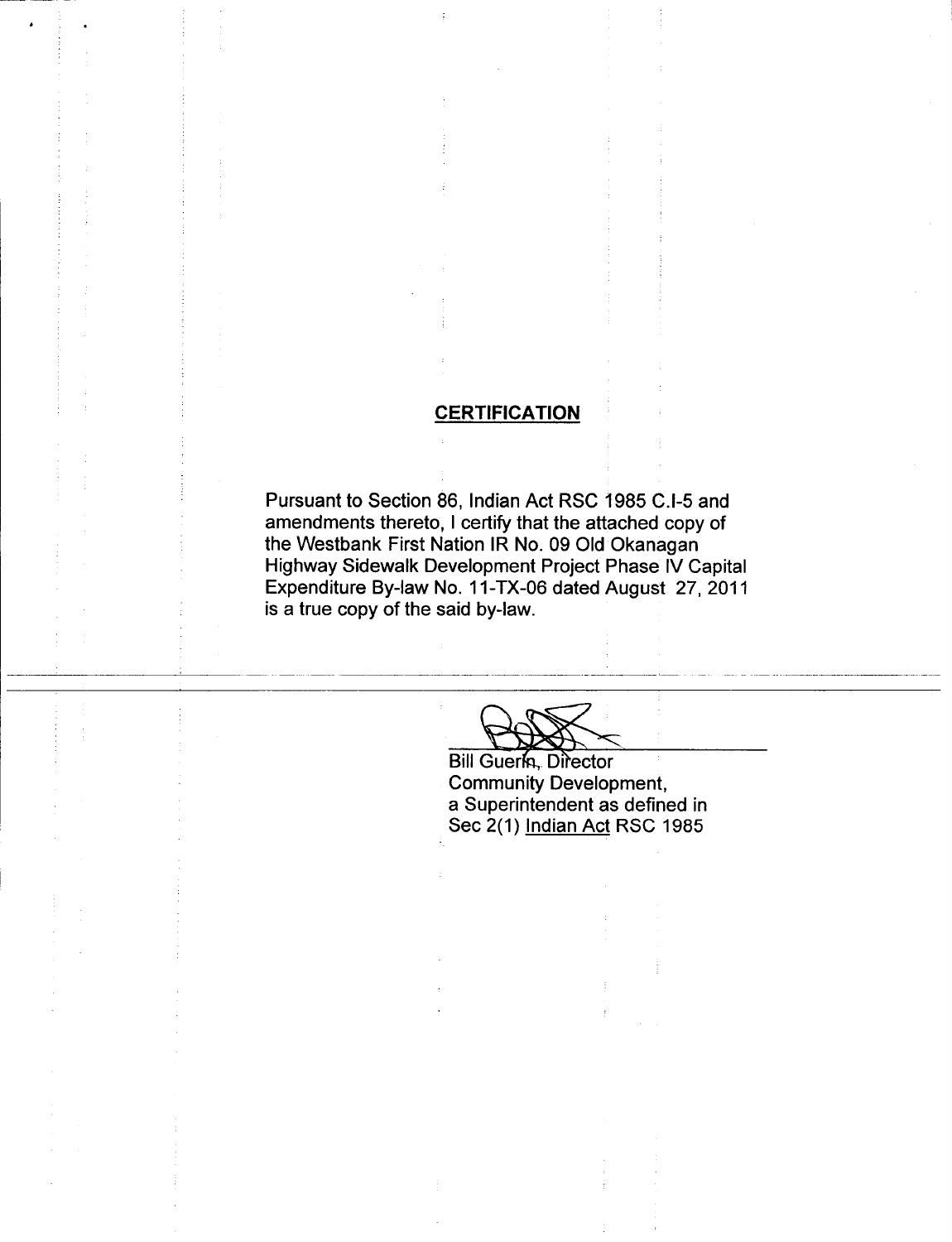Ministre des Affaires indiennes et du Nord canadien et interlocuteur federal auprès des Métis et des Indiens non inscrits



Minister of Indian Affairs and Northern Development and Federal Interlocutor for Métis and Non-Status Indians

Ottawa, Canada K1A OH4

1, the Minister of Aboriginal Affairs and Northern Development, HEREBY APPROVE, pursuant to section 83 of the Indian Act, the following by -law made by the Westbank First Nation, in the Province of British Columbia, at a meeting held on the 20th day of June 2011.

Westbank First Nation IR No. 9 Old Okanagan Highway Sidewalk-Development Project Phase IV Capital Expenditure By -law No. 11 -TX -06

Dated at Ottawa, Ontario, this  $17$  day of plugue

2011.

'anadä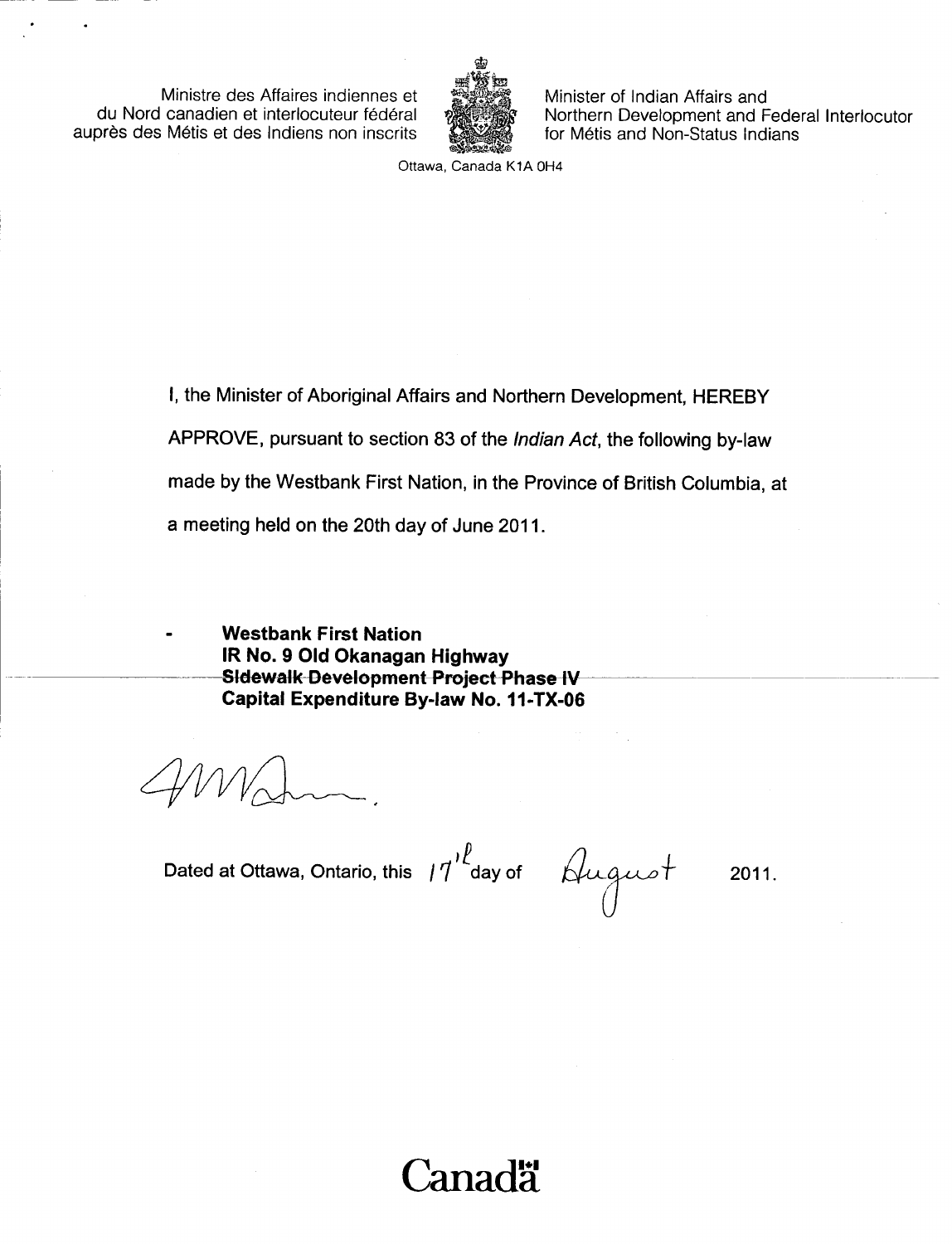## WESTBANK FIRST NATION IR N0.9 OLD OKANAGAN HIGHWAY SIDEWALK DEVELOPMENT PROJECT PHASE IV CAPITAL EXPENDITURE BY -LAW NO. 11 -TX -06

To authorize the expenditure of a maximum of Five Hundred Thousand Dollars  $($500,000.00)$  from money raised pursuant to section  $83(1)$  of the *Indian Act*, for the purpose of constructing the Old Okanagan Highway Sidewalk Development Project Phase IV within the Tsinstikeptum Indian Reserve No.9.

### WHEREAS:

- A. Pursuant to Section 83(1) of the *Indian Act* and Westbank First Nation's inherent right of self-government, Westbank First Nation has enacted the Westbank First Nation Property Taxation By-law, 95-TX-08 (the "Taxation By-law");
- B. In accordance with section  $12(3)(1)$  of the Taxation By-law, Westbank First Nation annually deposits Ten (10%) percent of annual gross taxes in a cumulative capital projects fund (the "Cumulative Fund") to be used from time to time for such capital projects as may be authorized by separate by law;
- C. Pursuant to the Westbank First Nation Expenditure By -law, 1995, amended by By-law 97-TX-03 (the "Expenditure By-law"), Westbank First Nation is authorized to expend moneys raised pursuant to the Taxation By -law for local purposes, including the provision of Local Services on Reserve and capital projects;
- D. The Council of Westbank First Nation deems it desirable and in the best interest of the Band members to advance funds to complete the Old Okanagan Highway Sidewalk Development Project Phase IV.
- E. Westbank First Nation has estimated the total cost of construction ofthe IR No.9 Old Okanagan Highway Sidewalk Development Project Phase IV to be not more than \$500,000 as outlined in Schedule "A" to this by-law.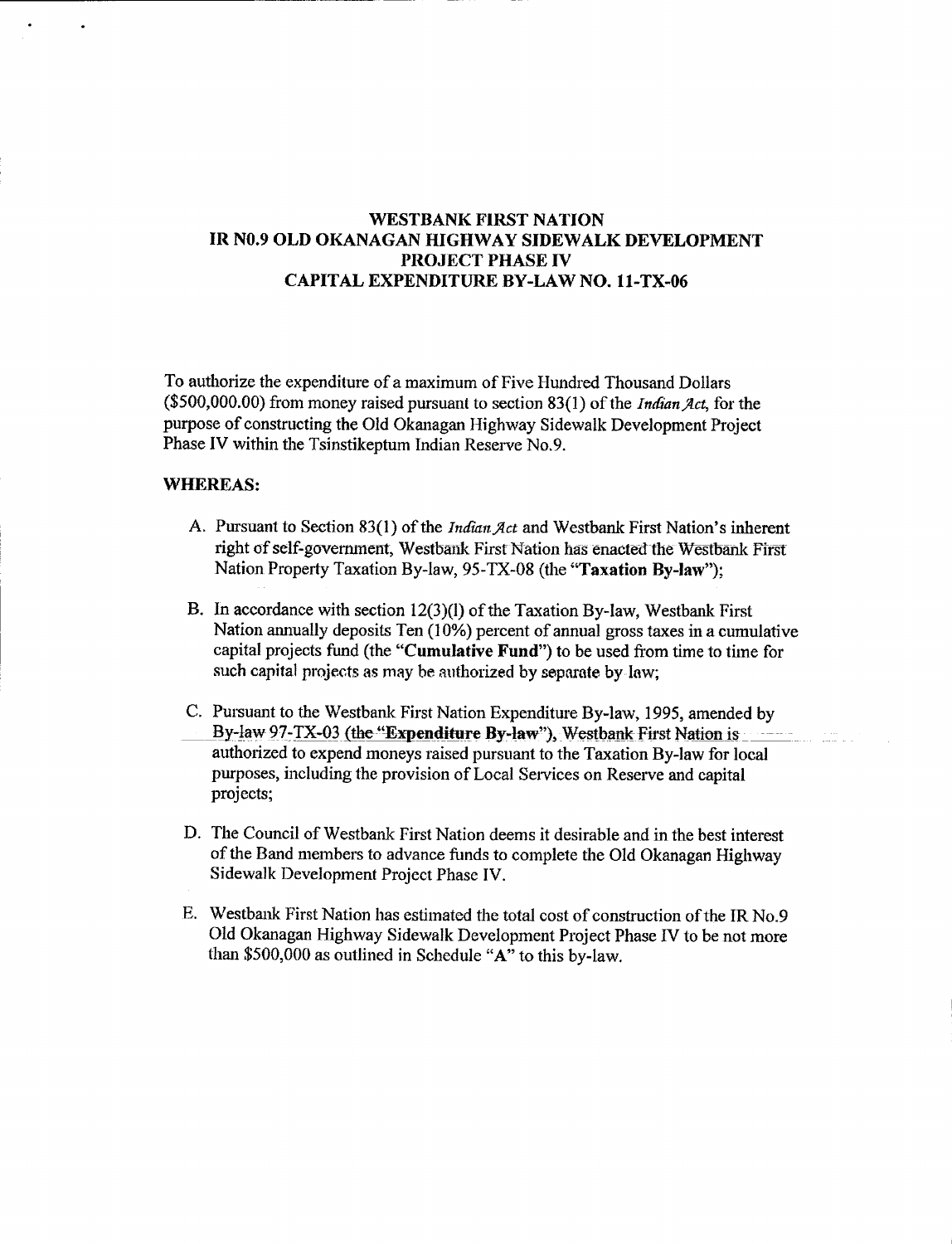NOW THEREFORE, THE Council of Westbank First Nation hereby enacts the following by-law;

#### SHORT T1TLE

1. This By -law may be cited for all purposes as the IR No.9 Old Okanagan Highway Sidewalk Development Project Phase IV Capital Expenditure By-law No. 11-TX-06.

#### EXPENDITURE AUTHORIZATION

- 2. Westbank First Nation hereby acknowledges that it is in the best interests of the members of Westbank First Nation to construct the IR No.9 Old Okanagan Highway Sidewalk. Development Project Phase IV as summarized in schedule "A" to this by-law.
- 3. Westbank First Nation hereby approves the expenditure of not more than Five Hundred Thousand (\$500,000.00) Dollars from the Cumulative Fund for the purposes of designing and constructing the IR No.9 Old Okanagan Highway Sidewalk Development Project Phase VI. (the "Project Funds").
- 4. Westbank First Nation also authorizes the expenditure of all or a portion of the Project Funds to acquire all such lands, easements, rights-of-way, licences, permits, rights and authorities as may be required or desirable for or in connection with the construction of the IR No.9 Old Okanagan Highway Sidewalk Development Project Phase IV.
- 5. Westbank First Nation also authorizes the expenditure of all or <sup>a</sup> portion of the Project Funds to engage consultants, enter into such private sector partnerships, and carry out negotiations with the Province of British Columbia as deemed appropriate and as may be required for or in connection with the construction of the IR No.9 Old. Okanagan Highway Sidewalk Development Project Phase IV.
- 6. Any of the Project Funds not expended on the IR No.9 Old Okanagan Highway Sidewalk Development Project Phase IV or incidental costs related thereto, will be reimbursed to and deposited in the Cumulative Fund upon completion of the IR No.9 Old Okanagan Highway Sidewalk Development Project Phase IV.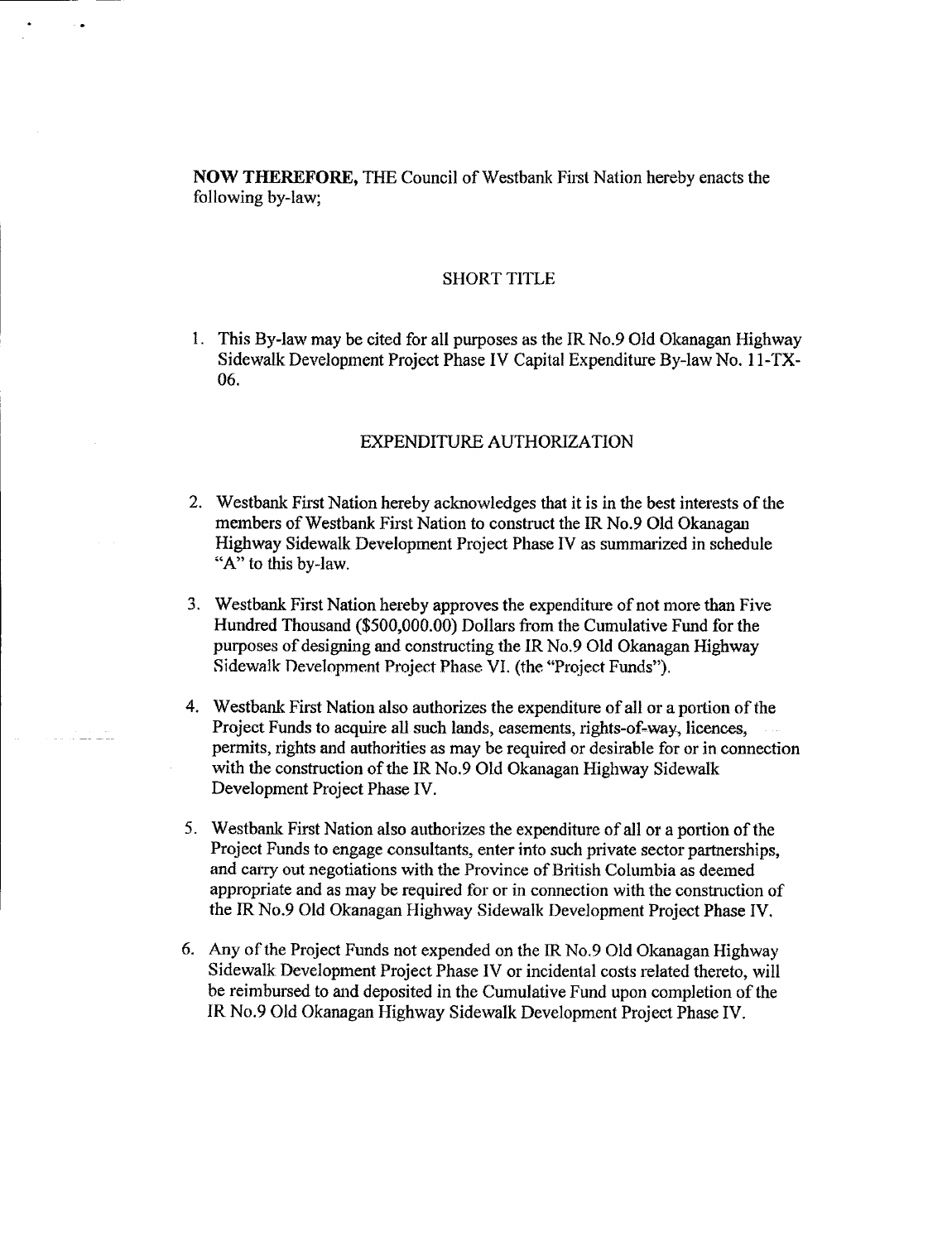### **EFFECTIVE**

This By-law comes into full force and effect upon approval by the Minister of the Department of Indian Affairs and Northern Development.

#### BE IT HEREBY RESOLVED AND AGREED:

That this By-law, entitled the IR No.09 Old Okanagan Highway Sidewalk Development Project Phase IV WFN By-law No. 11-TX-06 being read for the first, and third and final time by the Council of Westbank First Nation held at duly convened meetings.

Read for the first time by council of Westbank First Nation at a duly convened meeting held on the 6th day of June 2011.

Exempt from second reading pursuant to section 60.9 of the Westbank First Nation Constitution.

Read a third time, and enacted as Westbank Law, by Council of the Westbank First Nation at a duly convened meeting held on the 20<sup>th</sup> day of June 2011.

Cobert Loui

lor Mike De Guevara

Councillor Mickey Werstuik

Councillor Loretta Swite-Ghostkeeper

Couneillor Lorrie Hogaboam